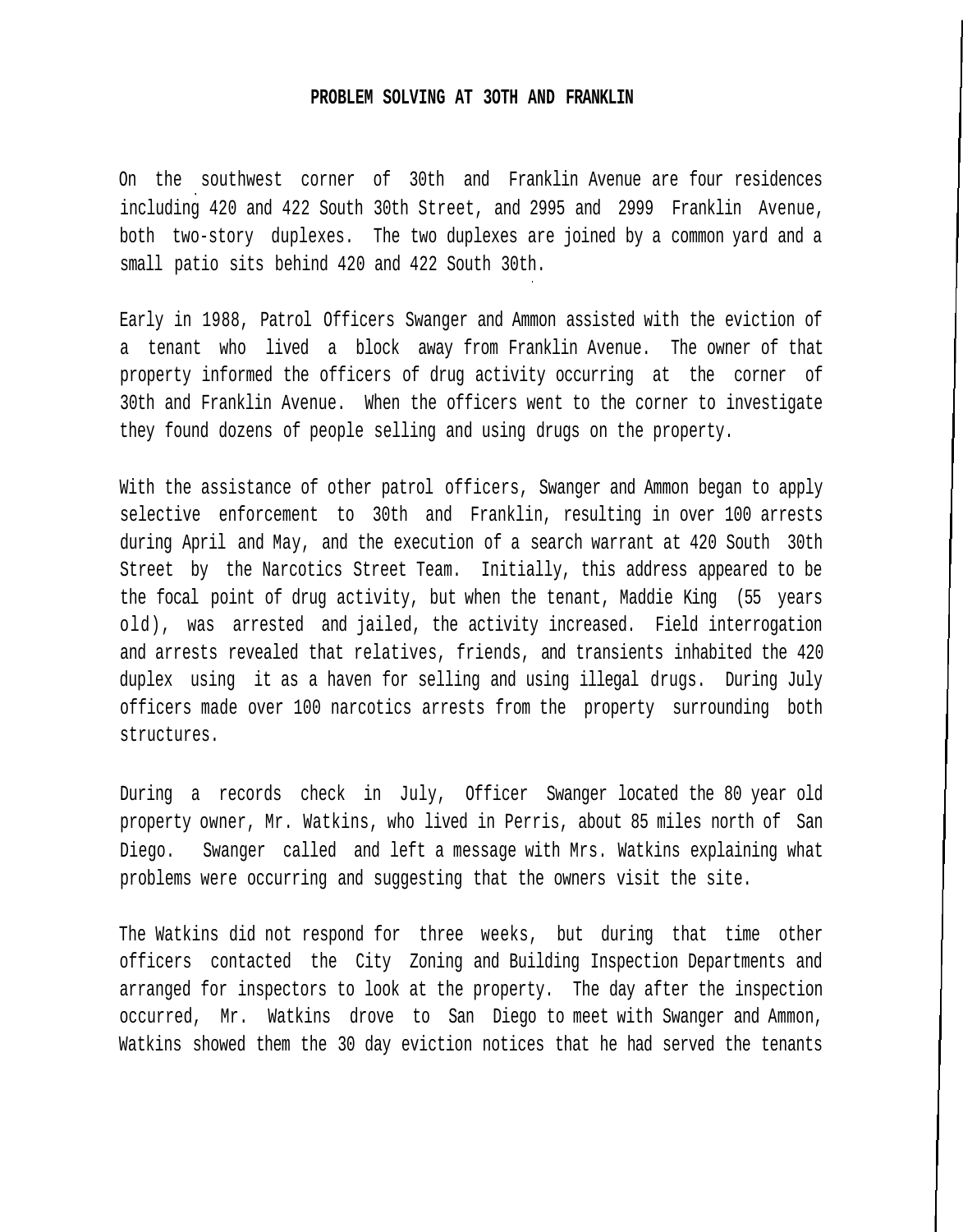## **PROBLEM SOLVING AT 30TH AND FRANKLIN Page 2**

of 420 S. 30th and 2995 Franklin Avenue, and said that he had been "chased" off the property.

Three days later, four uniformed officers accompanied Swanger, Arnmon and Mr. Watkins to the property. Maddie King residing at 420 S. 30th said she needed a few more days to move. Juanita Freelan at 2995 Franklin was reported to be avoiding Watkins, but was finally contacted a week after she was served with the eviction notice. She told Watkins that Section 8 (a federally subsidized housing program) had extended her rental agreement for a week. When the officers visited the Housing Commission's Section 8 office they were told that Section 8 could not assist in evicting the tenants. Two weeks after Maddie King was served, Watkins and the officers talked her into moving and the residence was boarded. Watkins asked Swanger and Ammon to accompany him to the Marshall's Office, where the supervisor informed them that Watkins had to sue Freelan to get her out of the residence and the process could take from 60-90 days. The supervisor gave them the necessary paperwork to include summons, petitions and other legal documents. Upon reading the documents it became clear to the officers and Mr. Watkins that legal counsel would be required to continue the eviction process.

Meanwhile, drug activity increased on the property, as Freelan did not leave and the residents of 420 S. 30th moved into 422 S. 30th where other crimes such as burglaries and purse snatching began to occur. Swanger and Ammon did not want to abate the property as the owner had been very cooperative, even driving 85 miles one way on a daily basis in an effort to evict the problem tenants.

In September, Officers Swanger, Ammon and their sergeant arranged a meeting with two supervisors from the Section 8 division of the Housing Commission, and the Special Assistant to the City Councilman representing the Franklin area. During an exchange of information, the officers discovered that the Section 8 program policies are directed toward the property owners with the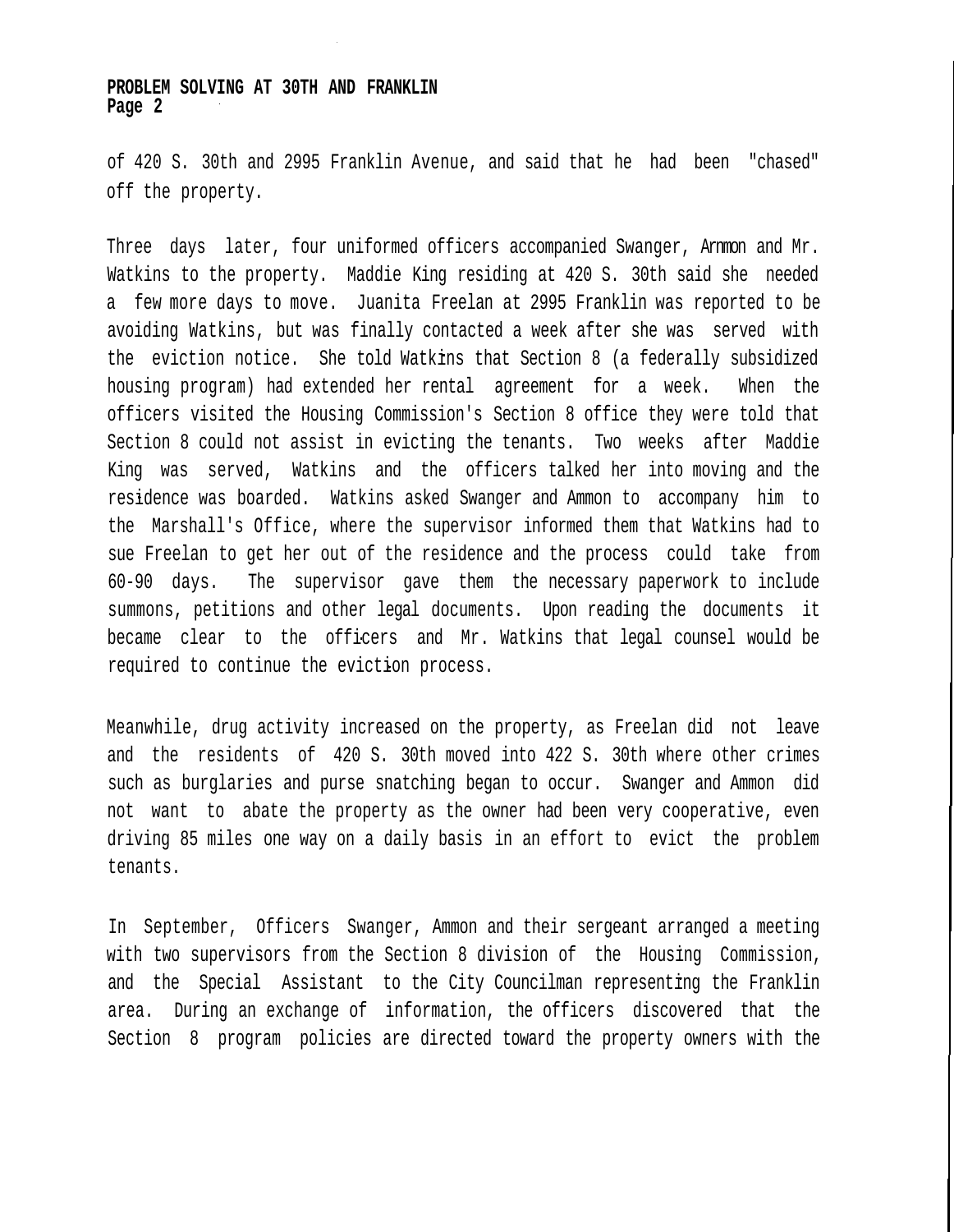## **PROBLEM SOLVING AT 30TH AND FRANKLIN Page 4**

Lawrence evicted. Swanger personally took copies of Lawrence's arrest report to the City Attorney's Office. Swanger met with the Issuing City Attorney'to have Lawrence's court dates expedited. The City Attorney assured the officer that she would help him as much as she could in getting Lawrence out of the property. The officers also convinced Watkins not to move any new tenants into 420 S. 30th or 2995 Franklin until Lawrence had been evicted.

Public, private, and community resource people received POP training during the progression of events at 30th and Franklin. The media became involved when an editor from the San Diego Tribune, who completed POP training asked for a specific example of problem oriented policing by San Diego police officers. Joe Holley, the editor subsequently wrote two articles on the problems that Swanger and Ammon faced while trying to eliminate neighboring narcotics problems using the criminal justice system.

On November 29, 1988, five days before he was to be physically removed from the property by County Marshalls, Lawrence moved out. Juanita Freelan found a new home in the area of 800 West Street. She also continued to receive federal subsidies at this new location because she had not violated the terms of her Section 8 agreement while she resided at 2995 Franklin.

During the process of the tenant evictions, monthly meetings between Housing Commission representatives and officers from the San Diego Police Department were initiated. The officers learned that the Housing Commission staff was equally frustrated with a system that permitted subsidization of housing benefits for criminals. Together the two agencies formed strategies for legally attacking the problem using existing regulations. The Housing Commission also drafted a letter to the regional officer, of HUD recommending specific changes in the laws that govern the certification of Section 8 recipients. The Commission instituted a vigorous training policy to inform landlords of their areas of responsibility in tenant selection and maintaining control of their properties. The Police Department trained the Commission's